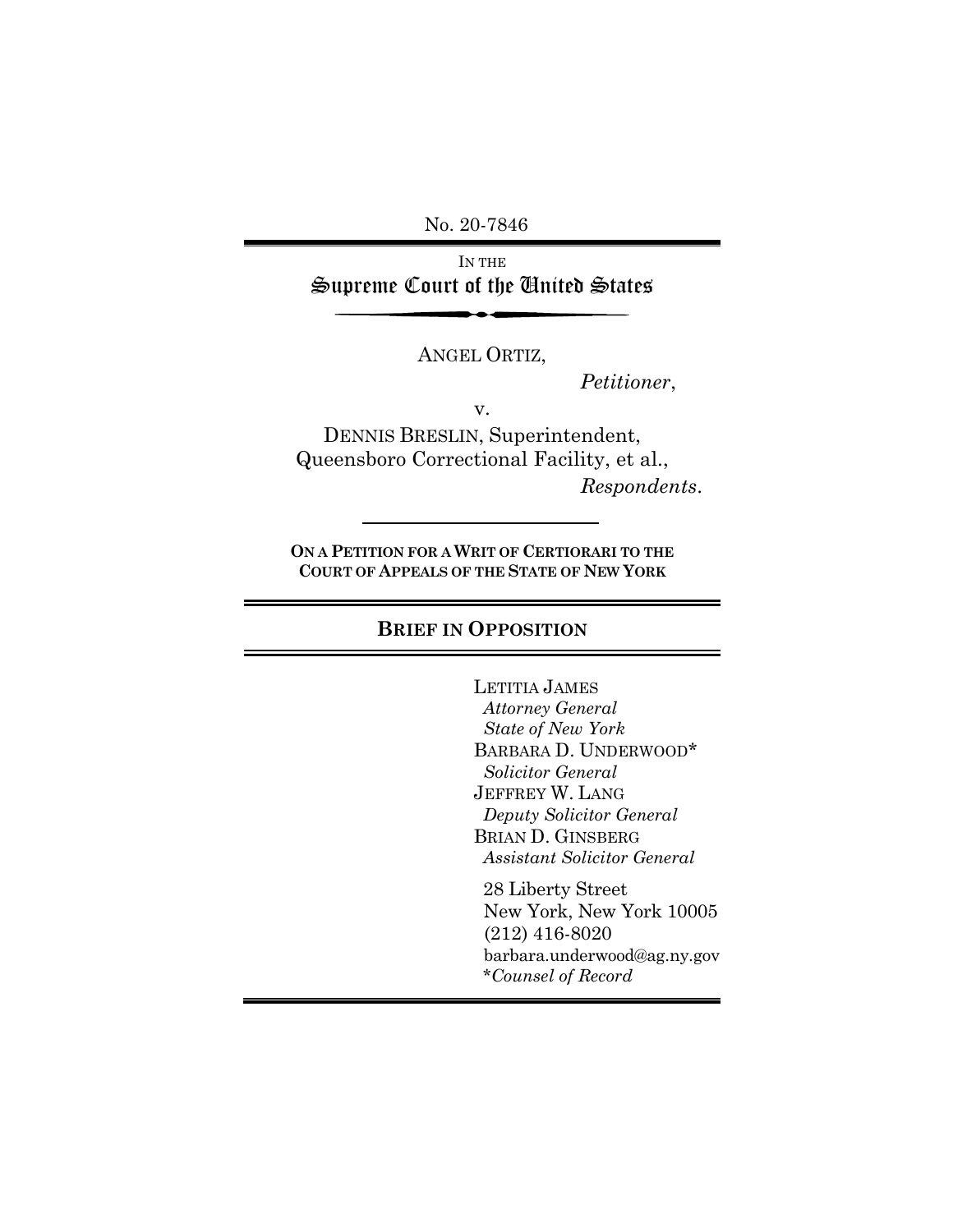### **COUNTERSTATEMENT OF QUESTION PRESENTED**

On a plea of guilty to robbery in the first degree and attempted sexual abuse in the first degree, petitioner was sentenced under New York law to a term of imprisonment of ten years, to be followed by a five-year term of state supervision to be served in the community so long as he satisfied, as relevant here, the condition imposed on certain sex offenders that he not reside within 1,000 feet of a school. At the end of his prison term he was unable to find compliant housing, and he was held for eight months in a correctional facility authorized under state law to serve as a transitional residence for people in that situation; he was then released to compliant housing. The question presented is:

Whether either the Fourteenth Amendment Due Process Clause or the Eighth Amendment ban on cruel and unusual punishment prohibited the State from retaining petitioner in a state facility during the portion of his sentence when he was unable to satisfy the housing condition required by state law for his supervised release to the community.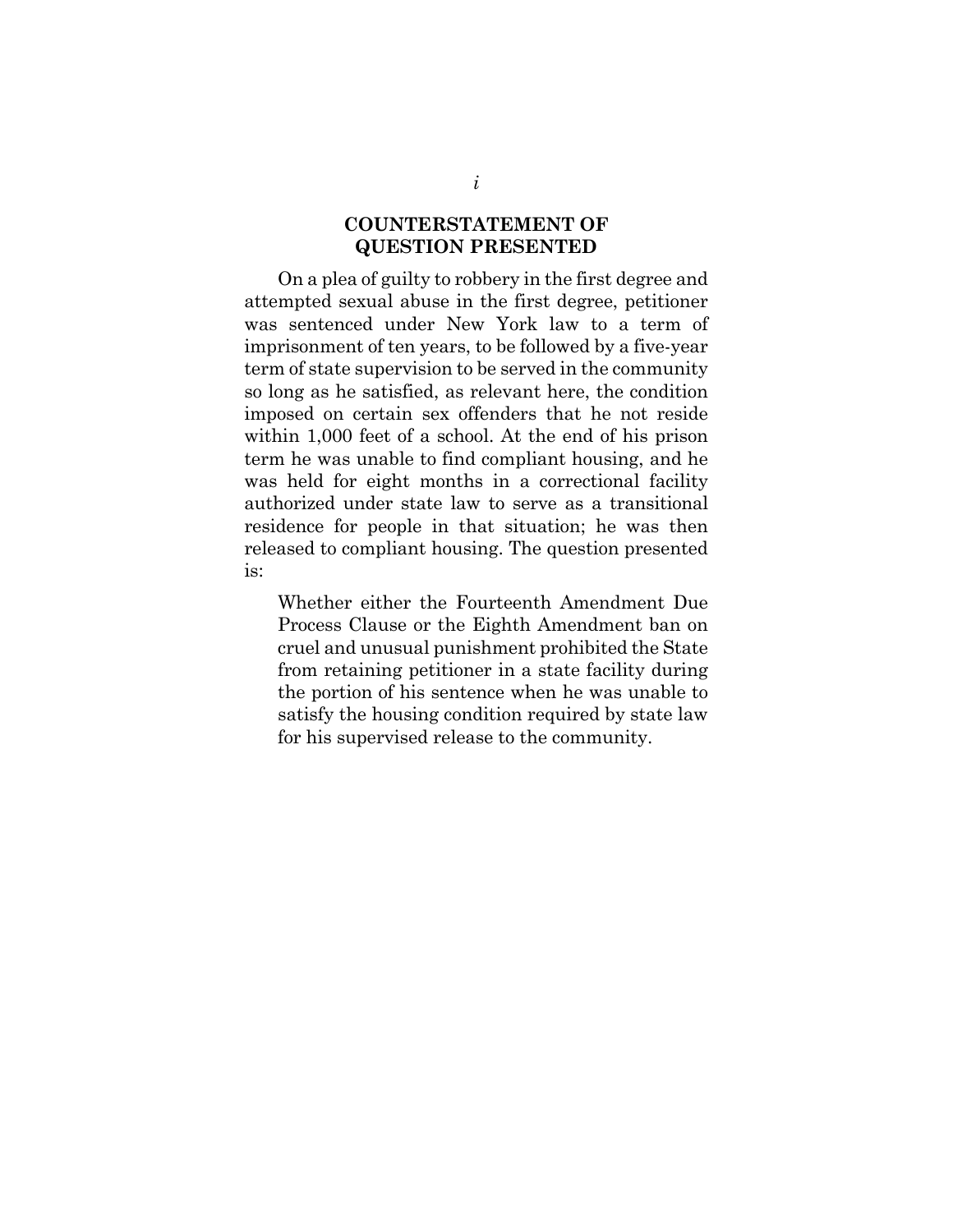# **TABLE OF CONTENTS**

|              |                                                                                                                                                                 | Page |
|--------------|-----------------------------------------------------------------------------------------------------------------------------------------------------------------|------|
|              |                                                                                                                                                                 |      |
|              |                                                                                                                                                                 |      |
|              |                                                                                                                                                                 |      |
| A.           | Petitioner's Sentence to a Term of<br>Imprisonment and a Term of Post-Release<br>Supervision Conditioned on Finding<br>Housing That Is Not Within 1,000 Feet of |      |
| B.           |                                                                                                                                                                 |      |
|              |                                                                                                                                                                 |      |
| $\mathbf{A}$ | The Decision of the New York Court of<br>Appeals Does Not, as Petitioner Claims,<br>Conflict with the Second Circuit's                                          |      |
| B.           | The Eighth Amendment Ruling Below Is<br>Fully Consistent with This Court's                                                                                      |      |
| $C_{\cdot}$  | This Case Is Not An Appropriate Vehicle<br>for Resolving the Issues Petitioner Asks                                                                             |      |
|              |                                                                                                                                                                 |      |
|              |                                                                                                                                                                 |      |

*ii*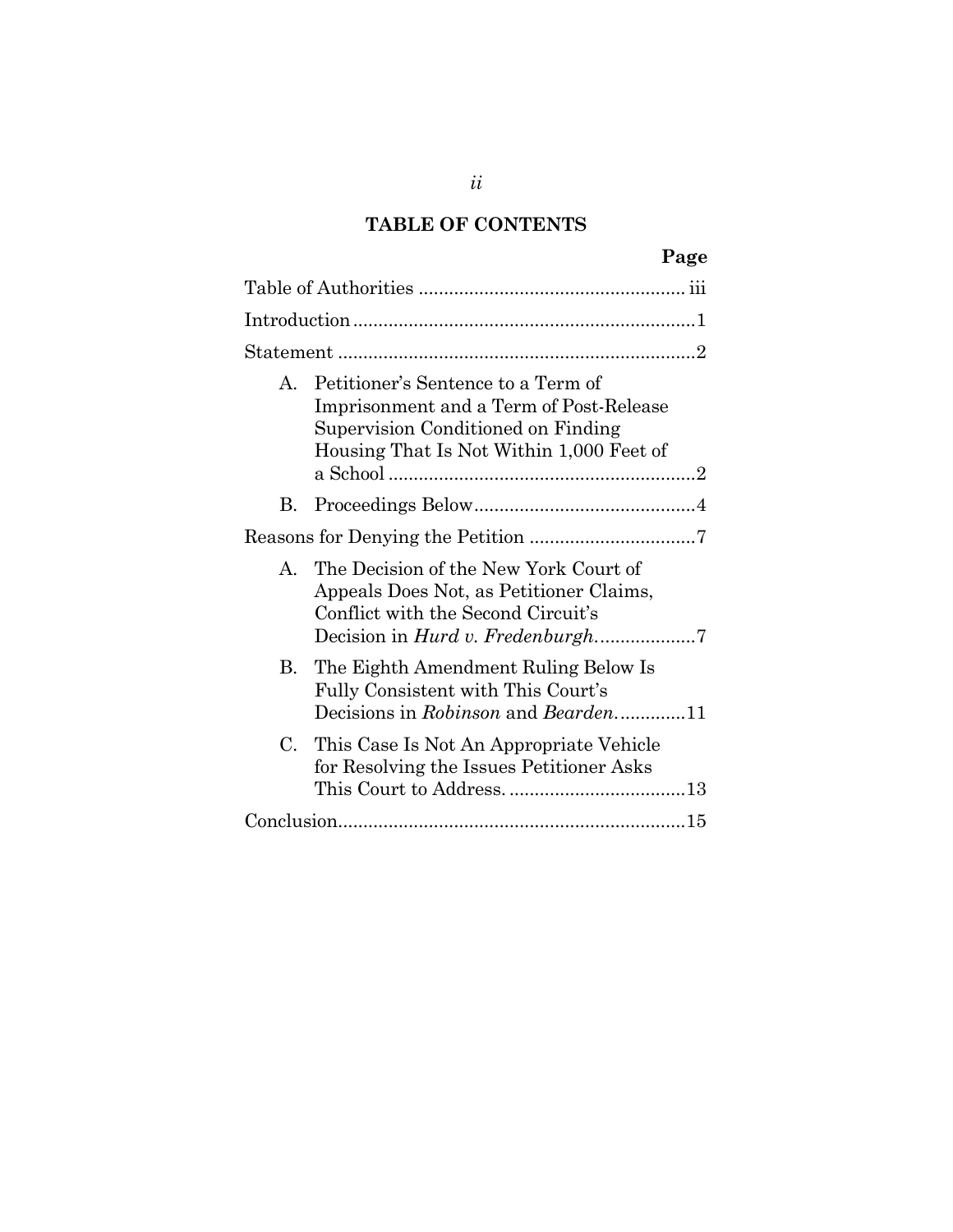# **TABLE OF AUTHORITIES**

| Cases                                                   | Page(s) |
|---------------------------------------------------------|---------|
| Bearden v. Georgia, 461 U.S. 660 (1983) 11,12           |         |
| Hurd v. Fredenburgh, 984 F.3d 1075 (2d                  |         |
| Koontz v. St. John's River Water Mgmt.                  |         |
|                                                         |         |
| <i>Robinson v. California</i> , 370 U.S. 660 (1962)  11 |         |

# Laws

| N.Y. Correction Law |  |
|---------------------|--|
|                     |  |
|                     |  |
|                     |  |
|                     |  |
|                     |  |
|                     |  |
| N.Y. Penal Law      |  |
|                     |  |
|                     |  |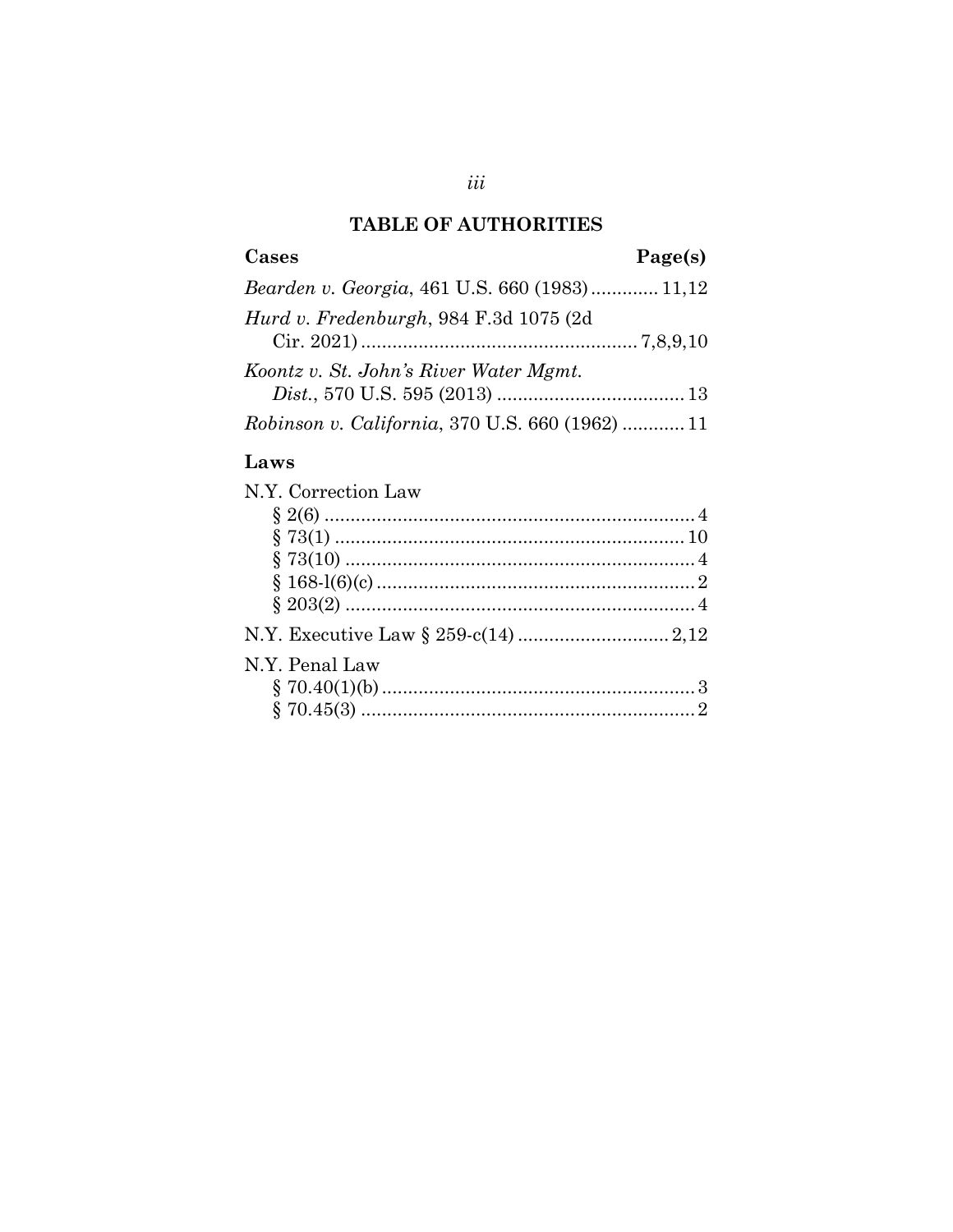#### **INTRODUCTION**

<span id="page-4-0"></span>Under New York law, certain sex offenders are not eligible for release into the community until they can establish a residence that is not within 1,000 feet of a school. As a result, when such an offender receives a sentence that includes a period of community supervision, he must sometimes serve a portion of that period of supervision in a residential facility designed for that purpose, until he can be placed in compliant housing. Petitioner's release into the community was delayed for eight months because such housing had not been located for him. He claims that this delay violated his constitutional rights to due process and to freedom from cruel and unusual punishment, and that the state court's contrary decision conflicts with decisions of the Second Circuit Court of Appeals and of this Court.

This Court should deny the petition. The case does not present a conflict between the state court and the decisions of any other court. Moreover, petitioner's claim relies heavily on unproven factual claims about the ability and willingness of New York City to provide compliant housing, although New York City is not a party to this litigation, and this Court has no ability to resolve that factual issue. While the case may show that there is a need for more compliant housing in New York City, it does not present a constitutional question meriting this Court's review.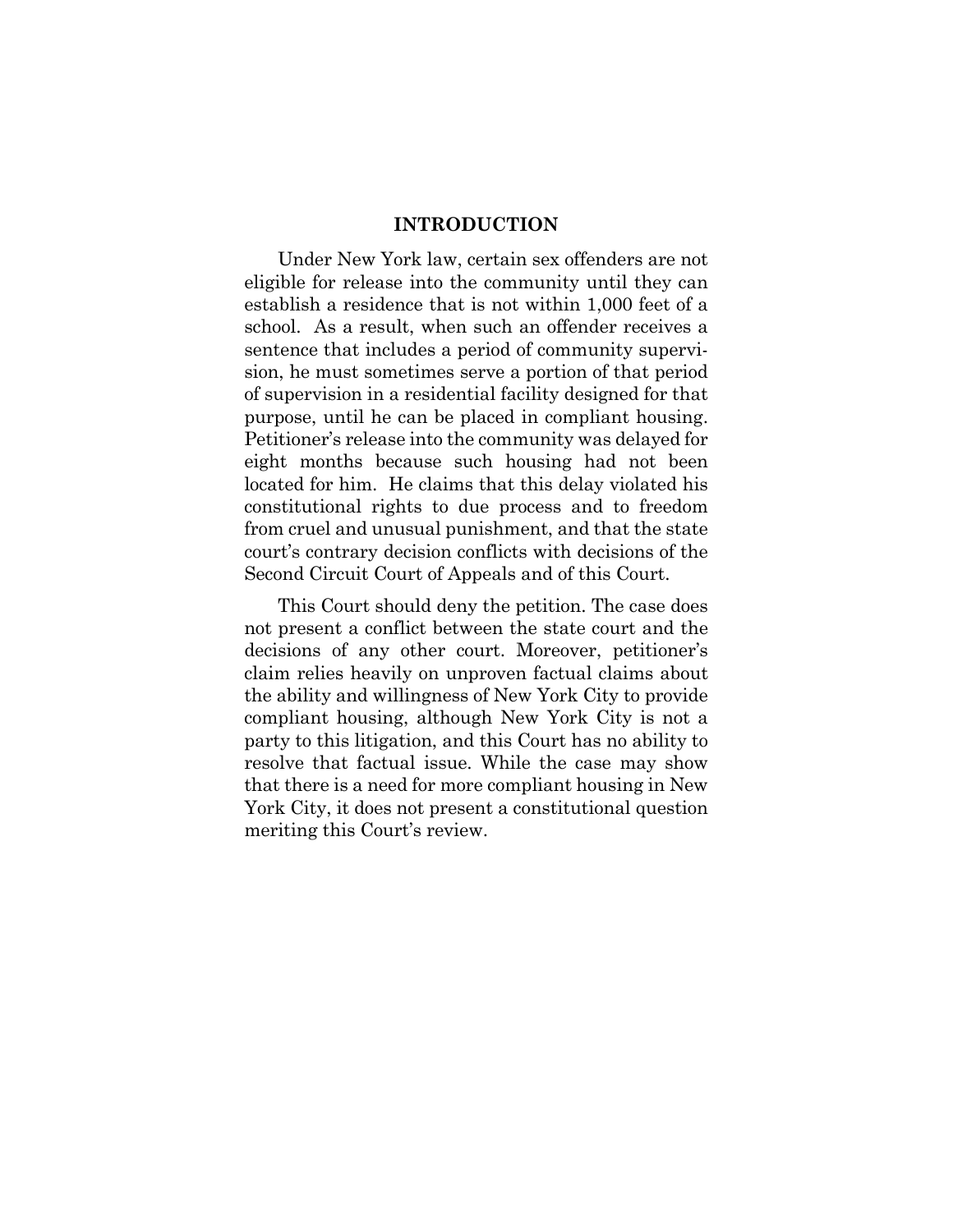#### **STATEMENT**

## <span id="page-5-1"></span><span id="page-5-0"></span>**A. Petitioner's Sentence to a Term of Imprisonment and a Term of Post-Release Supervision Conditioned on Finding Housing That Is Not Within 1,000 Feet of a School**

In 2008, on his plea of guilty to the crimes of robbery in the first degree and attempted sexual abuse in the first degree, petitioner was sentenced as a violent felony offender to a determinate sentence of 10 years of imprisonment to be followed by five years of postrelease supervision. (Pet. App. 110a, 116a.) Post-release supervision is a form of state supervision akin to parole that may be served in the community so long as applicable conditions of release are satisfied. *See* N.Y. Penal Law § 70.45(3).

In petitioner's case, release to the community was conditioned by law on the requirement that he not knowingly enter any area within 1,000 feet of a school during the supervision period, and consequently that he establish his residence outside of any such area*.* This condition was mandated by the New York State Sexual Assault Reform Act (SARA), N.Y. Executive Law § 259-c(14), because petitioner had been convicted of a sex offense that subjected him to several forms of special treatment under that law, and because he had been adjudicated a "level 3" sex offender under the New York Sex Offender Registration Act, N.Y. Correction Law  $\S$  168-l(6)(c). "Level 3" is the most serious risk designation under the Registration Act, and means that, taking into account petitioner's current offense, his prior criminal history, and a variety of other factors, the sentencing court had found that his "risk of repeat offense is high and there exists a threat to the public safety," *id.* SARA requires that Level 3 sex offenders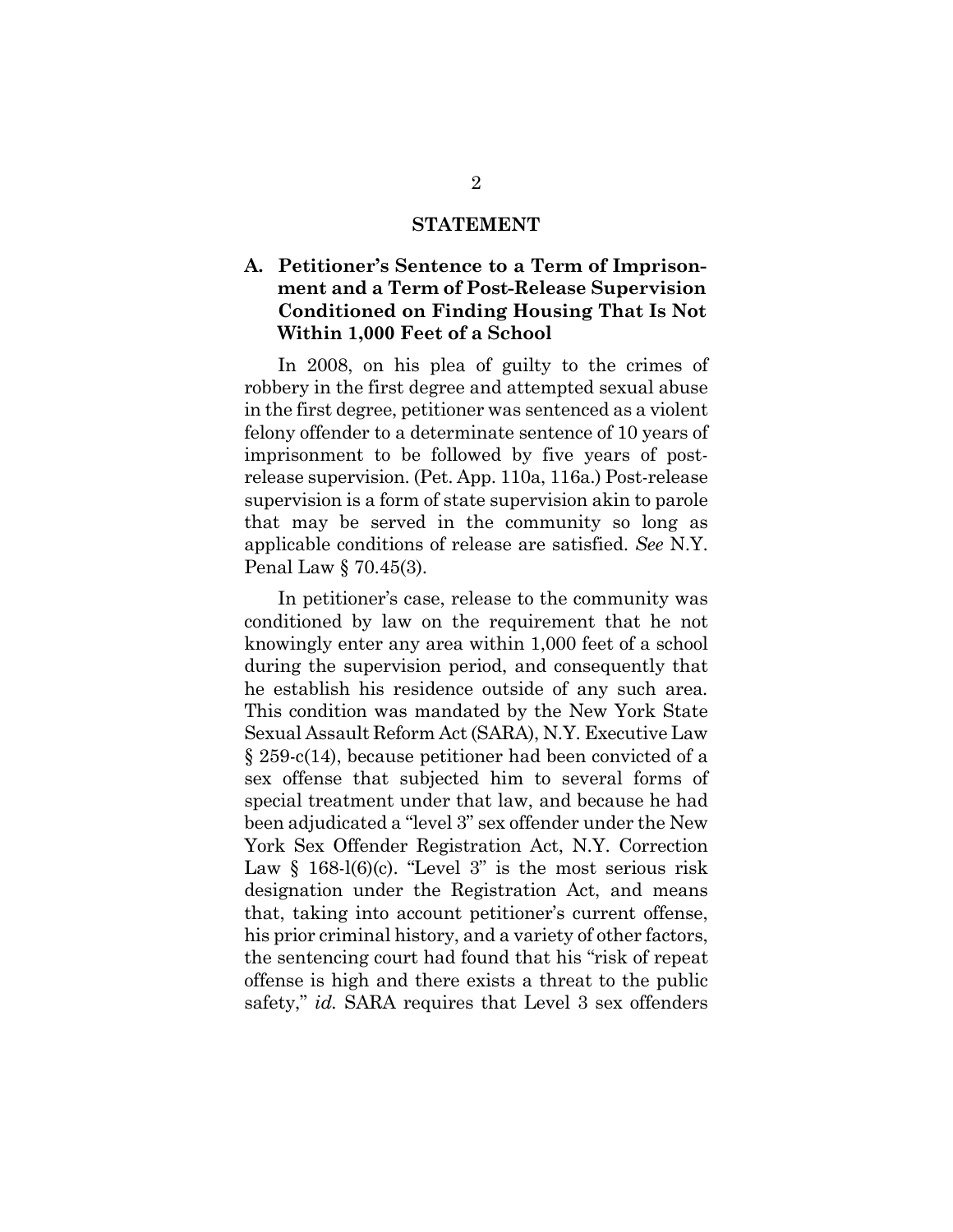convicted of certain enumerated crimes must have, as a condition of their release, the requirement that they not knowingly enter any area within 1,000 feet of a school curing the supervision period. Thus, the postrelease supervision portion of petitioner's sentence did not authorize his release to the community until he obtained a residence that complied with the 1,000-foot restriction.

In September 2016, petitioner reached his "conditional release" date (Pet. App. 110a), the date, calculated on the basis of time already served in state and local custody and time-off earned for good behavior, on which an inmate is eligible to be released into the community on state supervision subject to "[t]he conditions of release.. . imposed by the state board of parole." N.Y. Penal Law § 70.40(1)(b). Petitioner was not released at that time, however, because he had not satisfied the condition of obtaining housing that satisfied the SARA residency restriction prohibiting him from living within 1,000 feet of a school. (Pet. App. 111a.)

In March 2018, petitioner finished serving his 10 year prison term and was formally placed on his fiveyear term of post-release supervision. (*See* Pet. App. 110a-111a, 118a.) But because he still had not obtained SARA-compliant housing in the community, petitioner was required to begin serving his supervision term in state custody. He was, however, transferred from the general confinement facility in which he was being held to a "residential treatment facility" (Pet. App. 110a, 118a-119a), a correctional facility designed to serve as temporary housing in which residents are offered programming and other opportunities to help ease the transition from incarceration to non-custodial life, N.Y.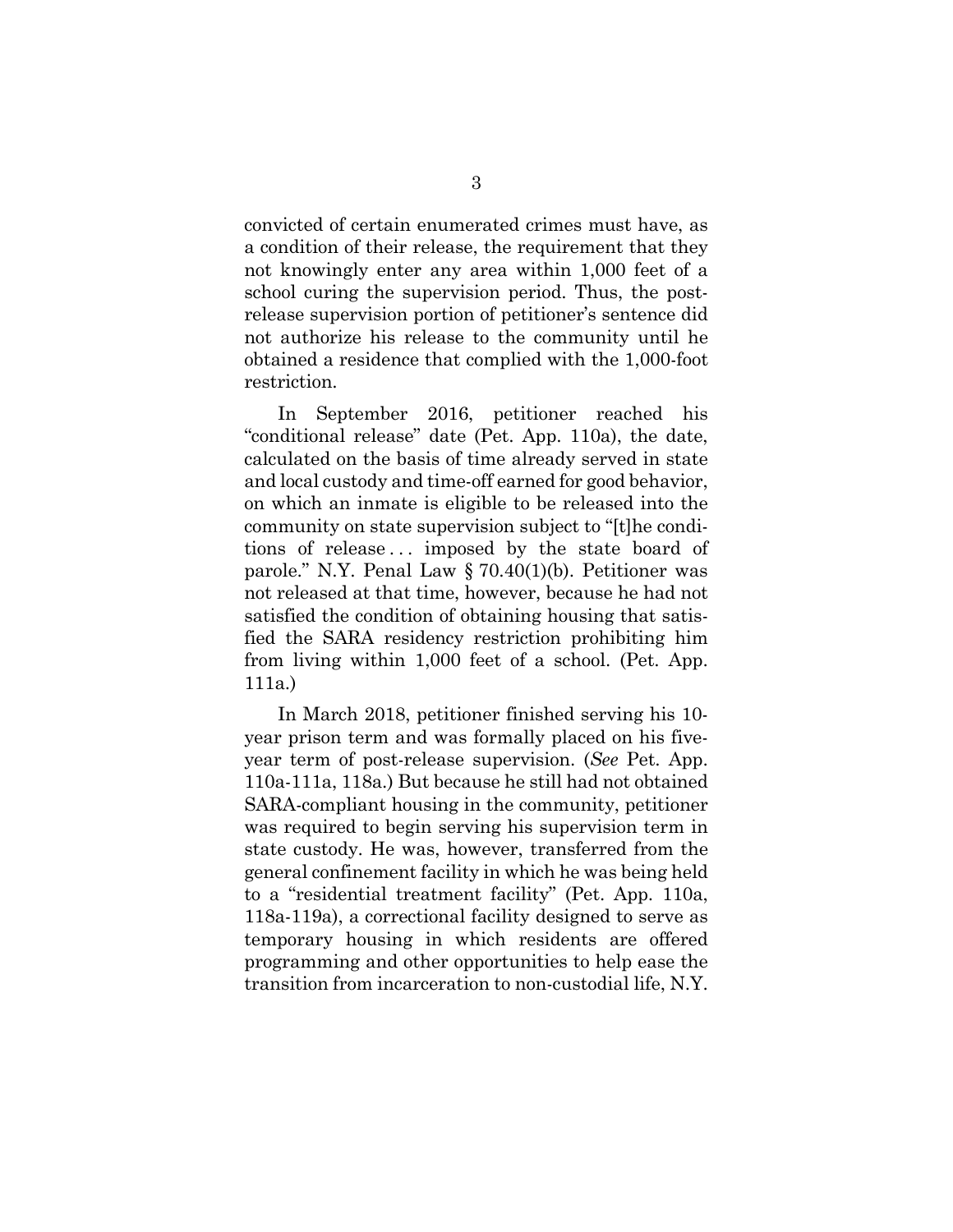Correction Law § 2(6), and authorized by law to be used for such purpose, *see id.* § 73(10).

Where an inmate who is otherwise approved for community supervision is unable to obtain appropriate housing, the State generally aims to coordinate with social services agencies in the area where the inmate resided prior to incarceration in order to help the inmate find adequate public housing there. *Cf.* N.Y. Correction Law § 203(2). Before he was incarcerated, petitioner had resided in New York City. (Pet. App. 116a.) Accordingly, when he completed his term of imprisonment, the State added him to its list of inmates waiting for openings in the limited supply of SARA-compliant housing in the New York City shelter system that the City reserves for state inmates. (Pet. App. 119a.)

In November 2018, petitioner was released from state custody to SARA-compliant New York City shelter housing. (Pet. App. 5a.)

#### <span id="page-7-0"></span>**B. Proceedings Below**

In June 2018, while petitioner was still in state custody, he filed a petition for a state writ of habeas corpus in New York State Supreme Court, Queens County, naming as respondents the State Department of Corrections and Community Supervision and the superintendent of the residential treatment facility where he was being housed. (Pet. App. 109a-113a.) Petitioner sought immediate release from custody, asserting, among other things, that enforcement of the SARA 1,000-foot residency restriction so as to prevent him from serving his post-release supervision in the community violated the United States Constitution.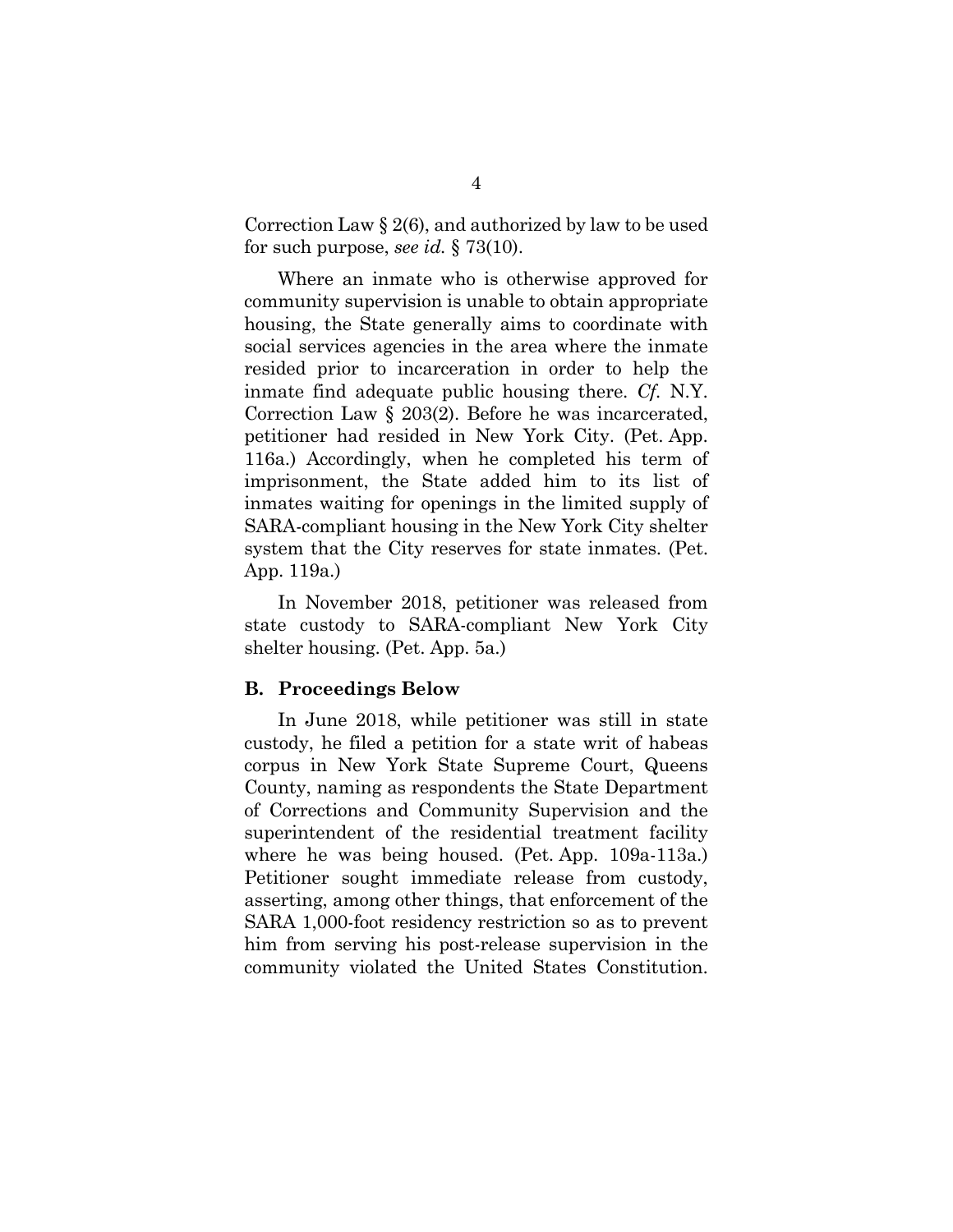Specifically, he contended that his continued confinement in the residential treatment facility violated his right to substantive due process under the Fourteenth Amendment, as well as his Eighth Amendment right to freedom from cruel and unusual punishment. (Pet. App. 112a, 125a-143a.) The habeas petition was denied. (Pet. App. 87a-92a.)

Petitioner appealed to the New York State Supreme Court Appellate Division, Second Department. In November 2018, while that appeal was pending, he obtained SARA-compliant accommodations in the New York City shelter system and was released from state custody. (Pet. App. 84a.) Thereafter, the appellate court affirmed the denial of the habeas petition. (Pet. App. 83a-86a.)

The New York State Court of Appeals affirmed the intermediate appellate court's denial of habeas relief.[1](#page-8-0) The Court of Appeals found that the case was moot but nevertheless reached the merits on the ground that the issue was important and likely to recur and evade review; the Court of Appeals rejected petitioner's claims. (Pet. App. 7a.)

On petitioner's substantive due process claim, the court held that, as a threshold matter, petitioner did not have a fundamental right to be released from custody when he had not satisfied the SARA residency restriction. (Pet. App. 12a-15a.) The court concluded that petitioner was in effect claiming the "right to be free of [post-release supervision] conditions"—a right

\_\_\_\_\_\_\_\_\_\_\_\_\_\_\_\_\_\_\_\_\_\_\_\_\_\_\_\_\_\_\_\_\_\_\_\_\_\_\_\_\_\_\_\_\_\_\_\_\_

<span id="page-8-0"></span><sup>1</sup> The New York State Court of Appeals also affirmed the denial of habeas relief sought by another, similarly situated state prison inmate whose appeal had been consolidated with petitioner's. (*See* Pet. App. 1a-2a.) That inmate did not seek review of the Court of Appeals decision.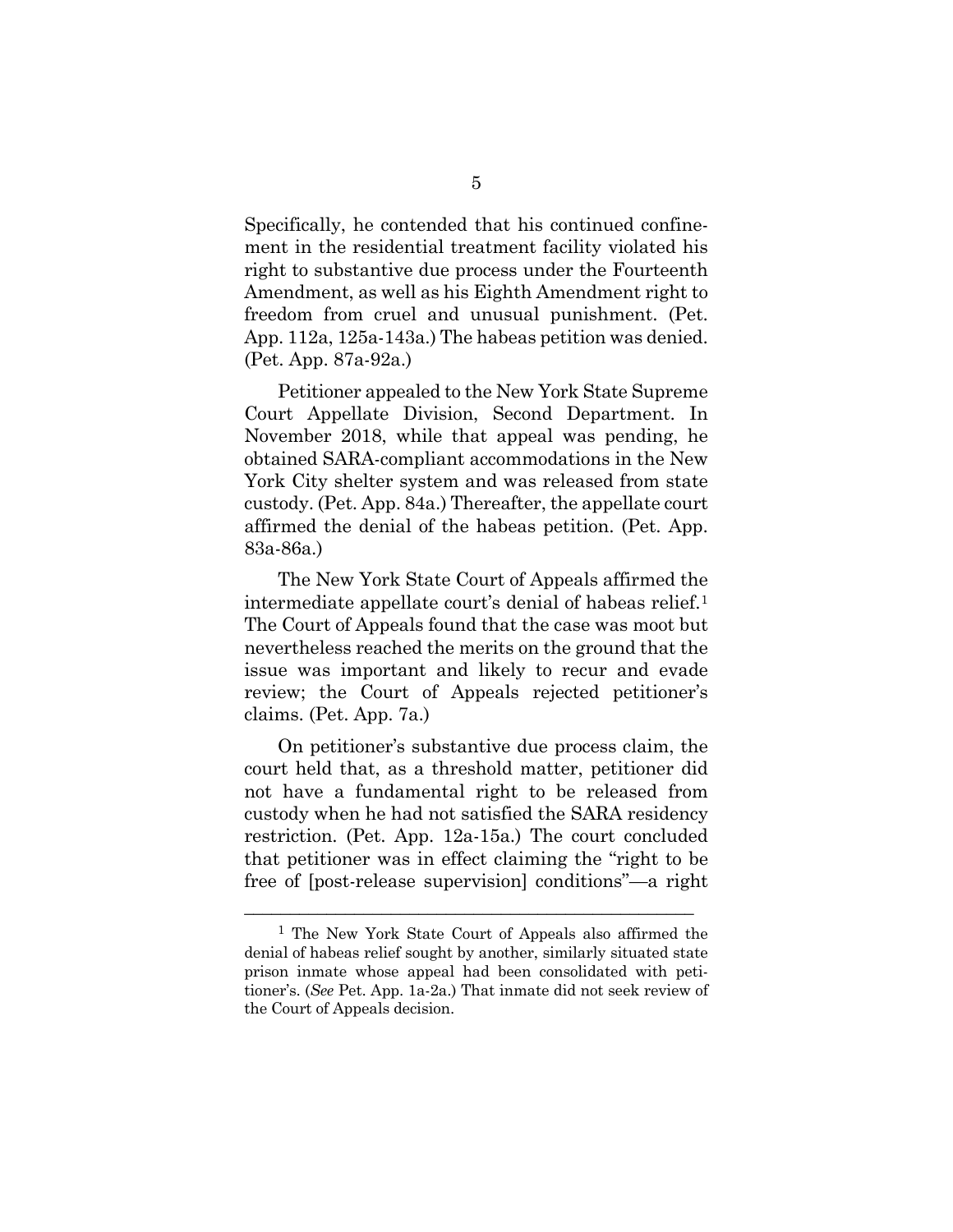lacking a "deeply rooted" constitutional pedigree. (Pet. App. 14a.) Indeed, the court noted, treating petitioner's claimed right to release as a fundamental right would be "self-defeating," because under state law, a person on community supervision who violates his conditions of release may be reincarcerated for the remainder of his supervision term—with the result that releasing petitioner as he requested would put him in immediate violation of his release conditions and make him subject to immediate arrest and reincarceration. (Pet. App. 13a.) Thus, the court ruled, heightened scrutiny was inapplicable; rational basis review applied. (Pet. App. 15a.) And rational basis review was satisfied, the court concluded, because petitioner's temporary confinement while awaiting placement in SARA-compliant shelter housing served the legitimate governmental purpose of keeping level-3 sex offenders—those determined to present the greatest risk to the public at large—away from schools, and, thus, from areas where minors are likely to be present. (Pet. App. 15a-17a.)

On petitioner's Eighth Amendment claim, the court appears to have assumed for argument's sake that petitioner's confinement while awaiting receipt of SARA-compliant shelter housing constituted "punishment." But the court concluded that any such punishment was not "cruel and unusual," rejecting both of petitioner's arguments to the contrary. First, the court held that petitioner's confinement, presuming it to be punishment, was not for the status of his indigency. "Instead, it reflects a broader set of social circumstances in which sex offender and society alike prefer that the offender remain in his city of long-time prior residence, especially if he must rely on local social services departments for shelter housing, and not relocate simply because SARA-compliant housing is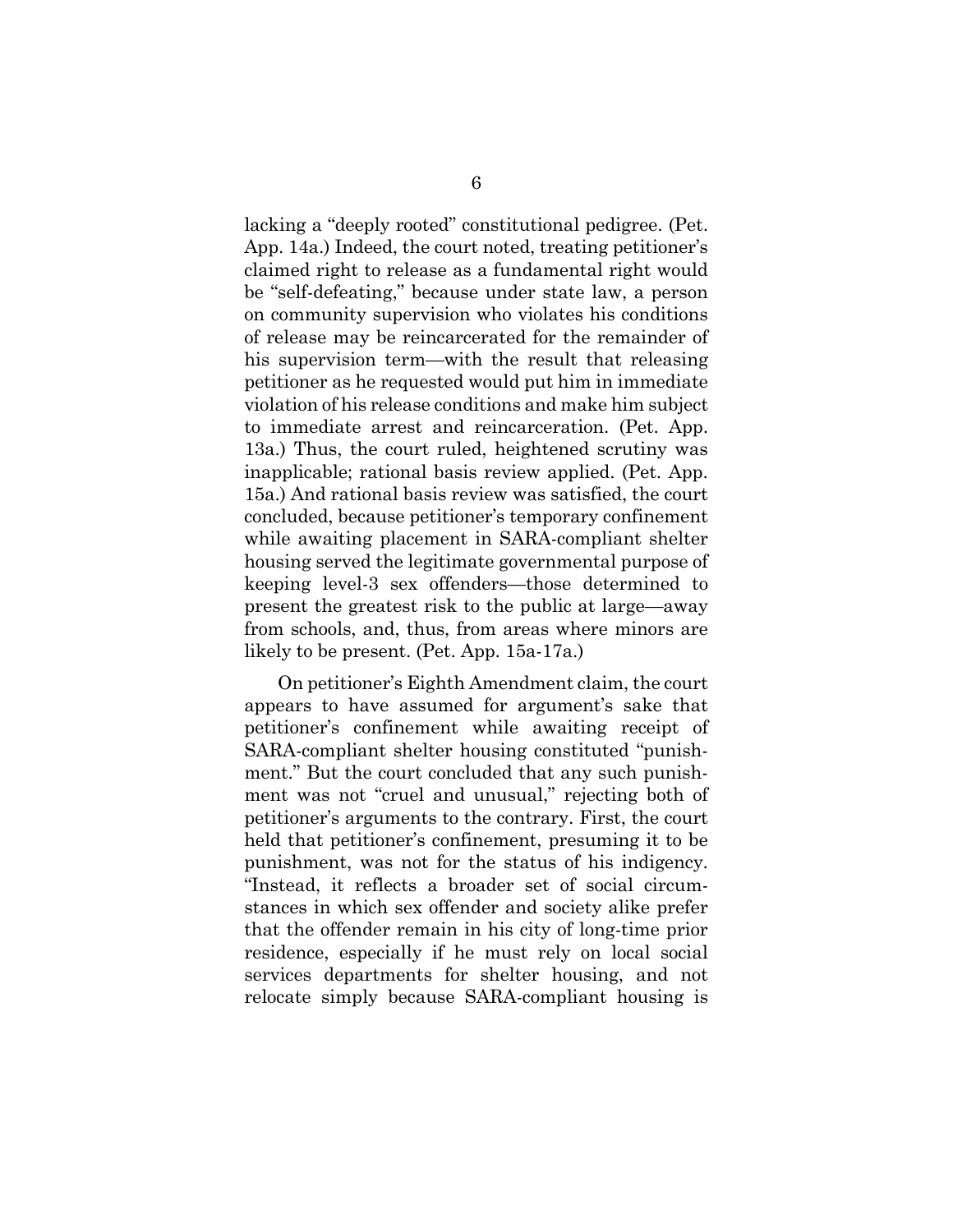plentiful elsewhere." (Pet. App. 18a-19a.) Second, the court that held that petitioner's confinement was not the product of the State's supposed deliberate indifference to his predicament. (Pet. App. 17a-21.) Rather, it reflected the State's lawful exercise of its statutory authority in a manner mindful of "[t]he challenges.. . presented by inmates convicted of sex offenses who must obtain SARA-compliant housing and must do so in a very limited market without financial resources." (Pet. App. 20a.)

Finally, the Court of Appeals rejected petitioner's attempt to bolster his claims with the proposition that, had the State removed him from custody and simply dropped him off at the New York City shelter system intake center, he necessarily would have been given a SARA-compliant shelter bed. The court found it "improper to resolve questions about [the City's] policies and procedures regarding SARA-restricted sex offenders in cases in which [the City] is not a party and the existing record contains no evidence resolving those questions." (Pet. App. 20a.)

<span id="page-10-0"></span>The instant petition for writ of certiorari followed.

#### **REASONS FOR DENYING THE PETITION**

## <span id="page-10-1"></span>**A. The Decision of the New York Court of Appeals Does Not, as Petitioner Claims, Conflict with the Second Circuit's Decision in** *Hurd v. Fredenburgh***.**

Contrary to Petitioner's argument (Pet. 13-22), there is no conflict between the decision below and the decision of the United States Court of Appeals for the Second Circuit in *Hurd v. Fredenburgh*, 984 F.3d 1075 (2d Cir. 2021), *pet. for cert. filed*, No. 20-1752 (June 11,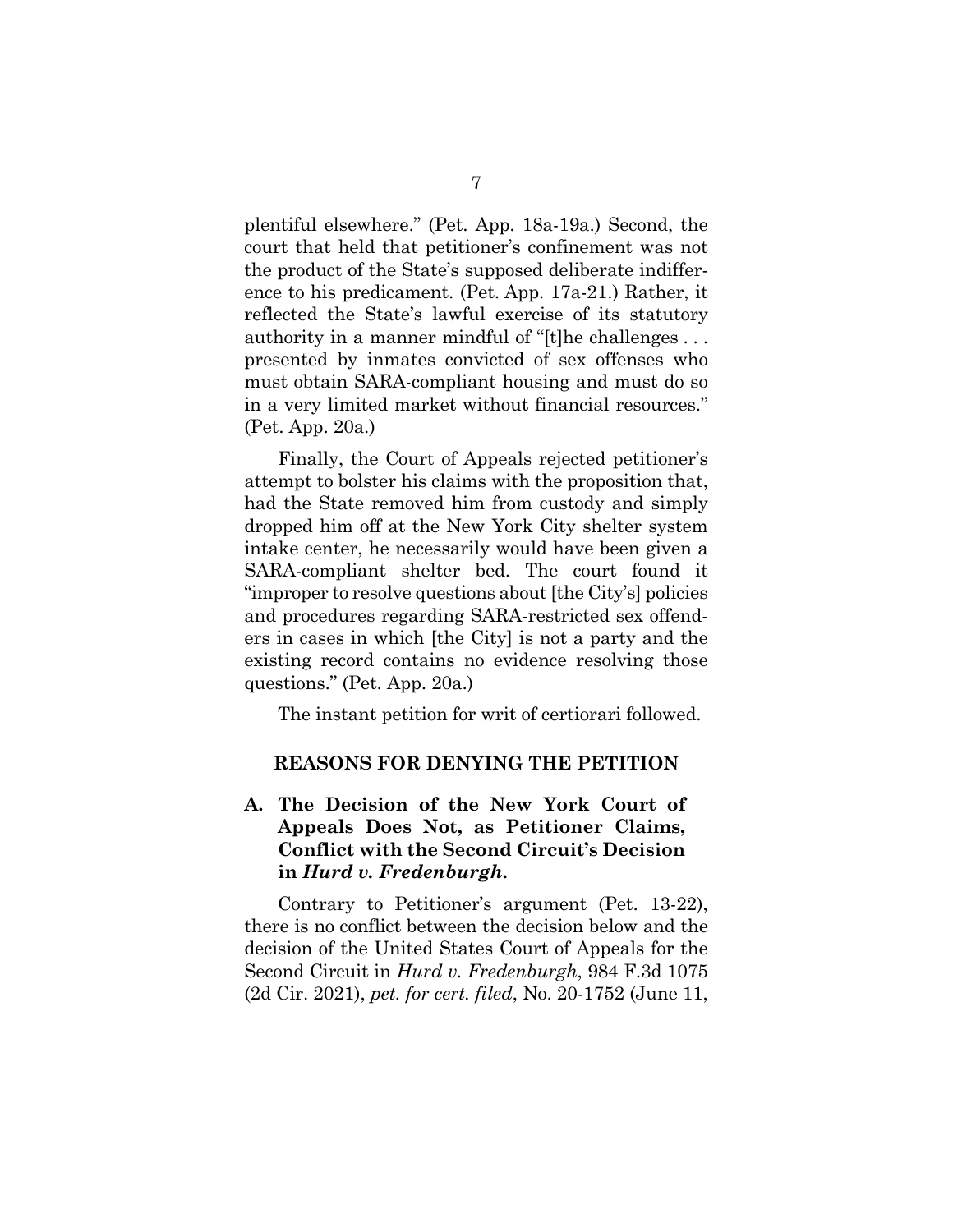2021). *Hurd* concluded that a New York state inmate had a core constitutional liberty interest in release to community supervision after relevant conditions of release had been satisfied, but *Hurd* cast no doubt on the decision below, which held that an inmate had no such fundamental liberty interest when he had failed to satisfy the relevant condition of release—namely, that he obtain housing at least 1,000 feet away from the nearest school.

In *Hurd*, a New York state prison inmate was retained in custody beyond his true conditional release date (but not beyond the overall maximum expiration date of his sentence), because his conditional release date was calculated incorrectly. 984 F.3d at 1082. Under state law, the inmate's conditional release date was to be calculated by subtracting specified periods from the term of imprisonment specified in his sentence; in his case the periods to be subtracted were the amount of "good time" he had earned and been awarded, and the time he had already spent in local jails prior to transfer to state custody. "Good time" is determined by state correctional authorities, and the time spent in local jails is reported to state authorities by local authorities. In *Hurd*, once the inmate had served the period of imprisonment resulting from that calculation, he had satisfied the statutory conditions entitling him to release from custody. *Id.* The inmate remained incarcerated for a longer period, because a state prison employee relied on erroneous information received from a city official who had understated the amount of time the inmate had spent detained in local jails. *Id.* The inmate sued the state employee for monetary damages under 42 U.S.C. § 1983, alleging that his confinement beyond his conditional release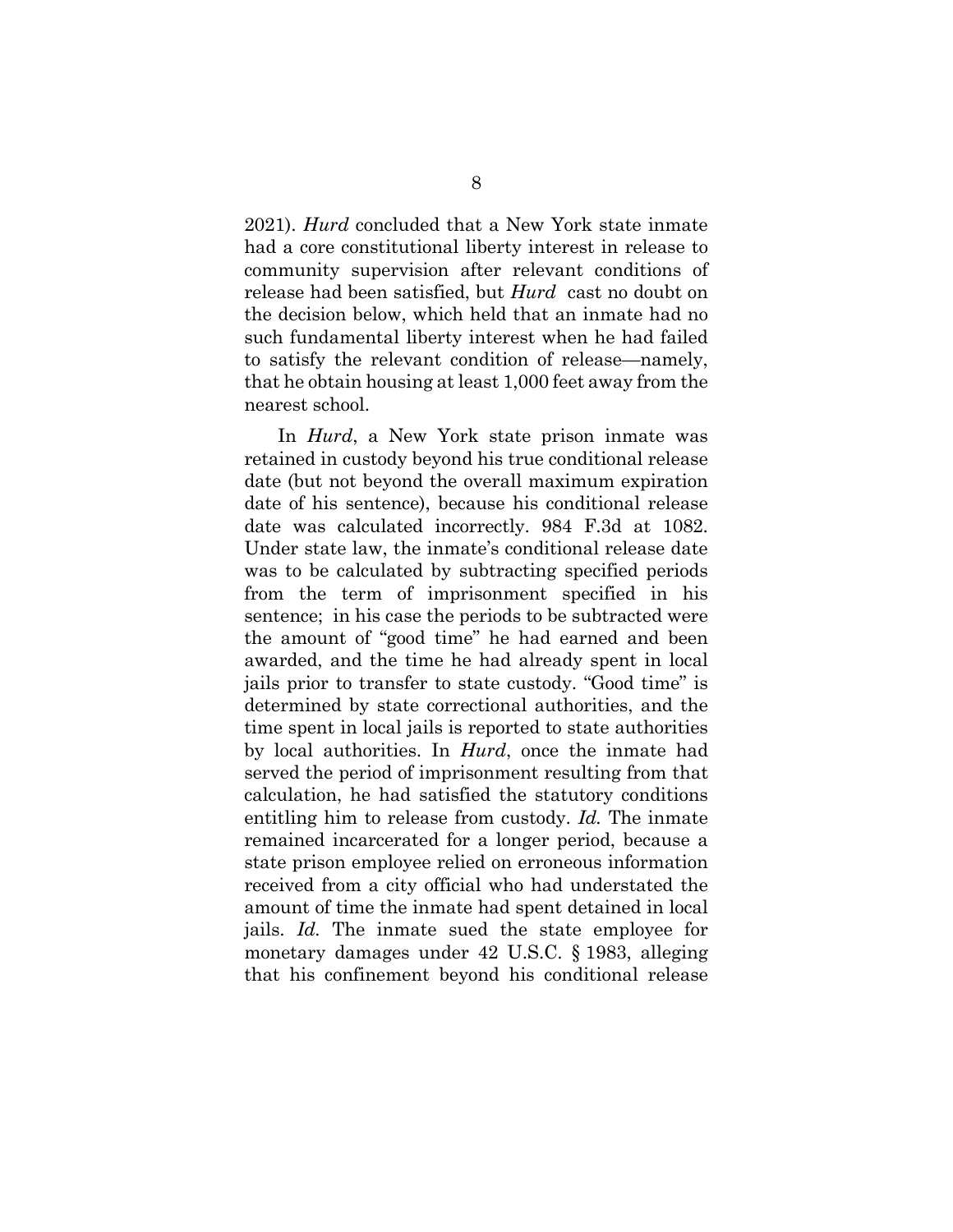date violated his Fourteenth Amendment right to substantive due process and his Eighth Amendment right to freedom from cruel and unusual punishment. *Id.* The district court dismissed the lawsuit, and the Second Circuit affirmed. *Id.*

The Second Circuit stated that "[o]nce [the inmate] satisfied the statutory requirements for conditional release, he had a liberty interest in freedom from detention upon his conditional release date, as guaranteed by New York law," *id.* at 1089, and that interest was among the "core constitutional interests" protected by substantive due process, *see id.* at 1088. However, the court concluded that the prison employee was entitled to qualified immunity from damages on the inmate's substantive due process claim because when the employee relied on erroneous local jail-time information in calculating the inmate's jail-time credit, it had not been clearly established that a harm of constitutional dimension resulted from detaining an inmate beyond a conditional release date, but not past the overall maximum expiration date of his sentence. *Id.* at 1089.

The Second Circuit resolved the inmate's Eighth Amendment claim similarly. It held that the inmate's confinement beyond his conditional release date was "punishment" and that incarceration past that point "was neither authorized by law nor justified by any penological interest." *id.* at 1087. But the employee was entitled to qualified immunity, because it had not been clearly established, at the time the state employee relied on the city's mistaken jail-time credit certifications to continue to detain the inmate, that the violation of an inmate's state statutory right to conditional release constituted an Eighth Amendment violation. *Id.*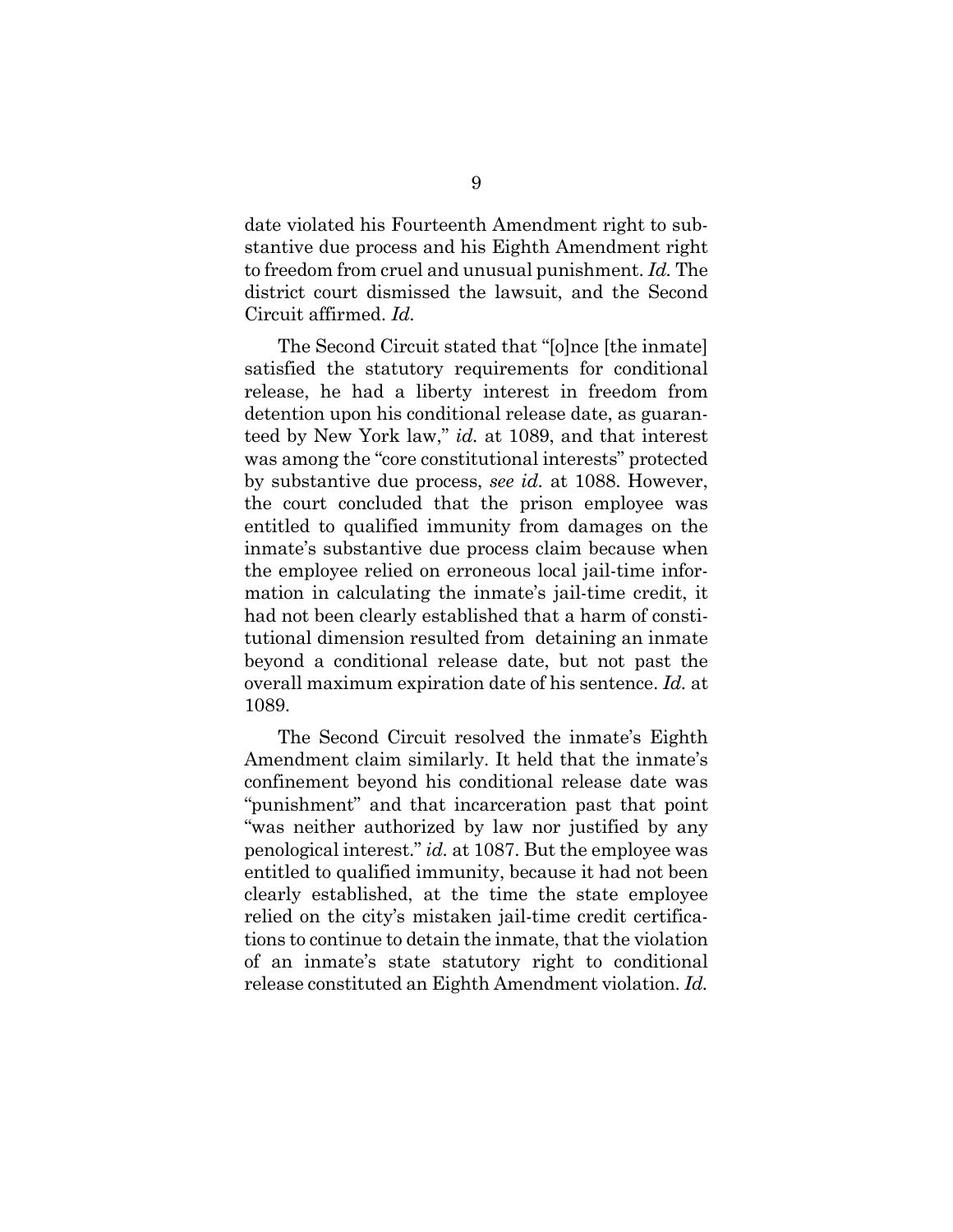The decision of the New York State Court of Appeals below is entirely consistent with *Hurd*. In *Hurd*, the Second Circuit found that the inmate had a fundamental substantive due process right to release from custody upon his conditional release date "[o]nce [he] satisfied the statutory requirements for conditional release." *Id.* at 1089. But the quoted language makes clear that the right would *not* be implicated when an inmate had *not* satisfied the statutory requirements for conditional release. That is precisely the situation here. Petitioner is complaining about the refusal to release him at time when he had not yet obtained housing that complied with the SARA 1,000-foot residency restriction, and therefore he did not yet qualify for conditional release. (Pet. App. 111a.) Thus, there is no conflict between this case and *Hurd* as far as substantive due process is concerned.

For similar reasons, there is no conflict between this case and *Hurd* on the Eighth Amendment claims. The Second Circuit held in *Hurd* that the inmate was subjected to cruel and unusual punishment because his confinement beyond the date on which he should have been released to community supervision "was neither authorized by law nor justified by any penological interest." 984 F.3d at 1087. In contrast, petitioner's confinement beyond the date on which he otherwise would have been entitled to be released from custody and permitted to serve his term of supervision in the community was both authorized by law and justified by a penological interest. Having been unable to obtain SARA-compliant housing, petitioner was not entitled to release, and thus was required to remain in custody. *See* N.Y. Correction Law § 73(1). Further, as the court below held, keeping petitioner in custody until he obtained compliant housing furthered the legitimate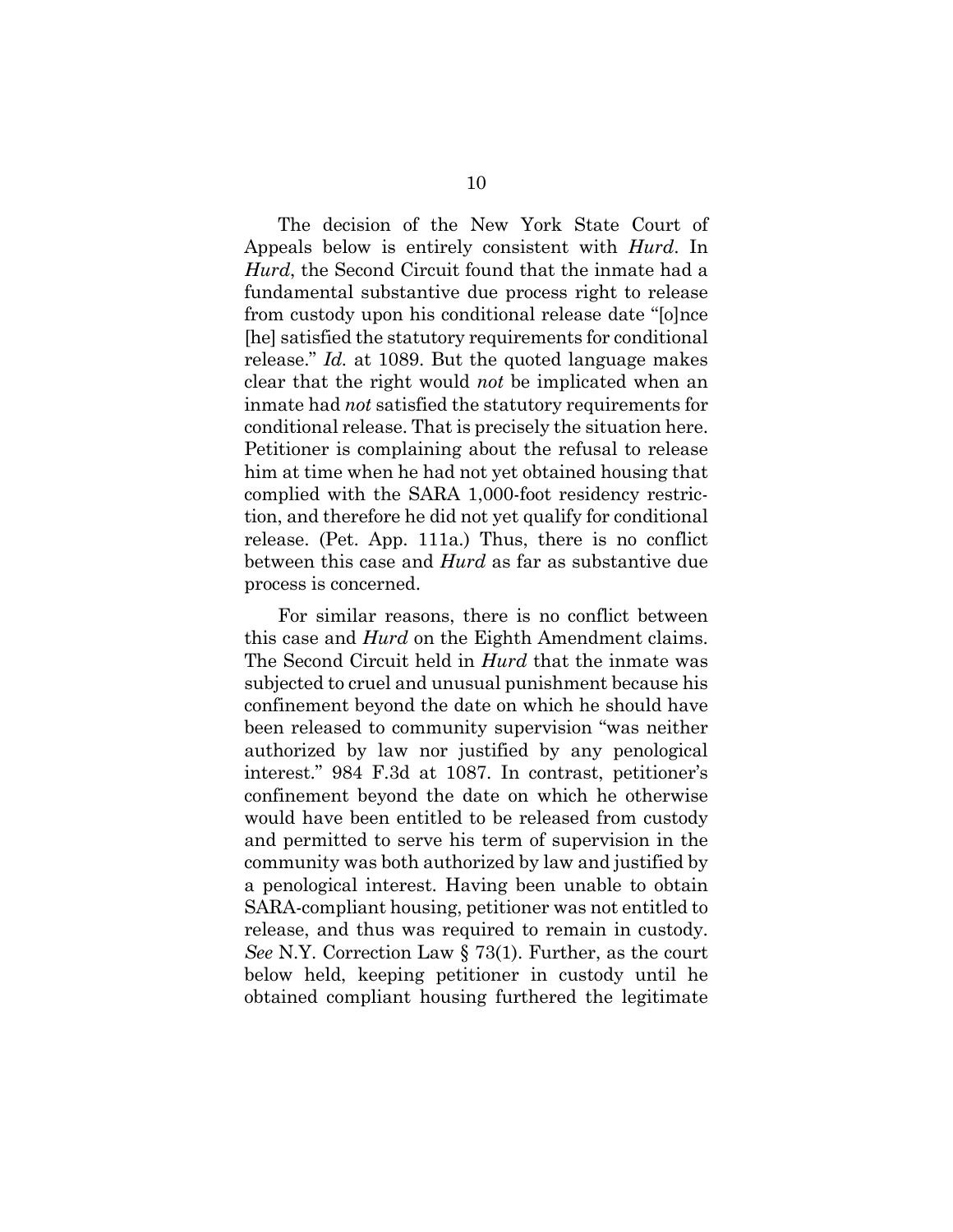objective of keeping particularly dangerous sex offenders away from schools, and, thus, from areas where minors are likely to congregate. (Pet. App. 15a-17a.)

Accordingly, there is no conflict at all between the court below and the Second Circuit, much less one that warrants resolution by this Court.[2](#page-14-1)

### <span id="page-14-0"></span>**B. The Eighth Amendment Ruling Below Is Fully Consistent with This Court's Decisions in** *Robinson* **and** *Bearden***.**

Nor is there any conflict between the decision below and this Court's decisions in *Robinson v. California*, 370 U.S. 660 (1962), and *Bearden v. Georgia*, 461 U.S. 660 (1983), as petitioner suggests (Pet. 22-24).

*Robinson* held that a California statute which made it a criminal offense, punishable by up to 90 days in prison, for a person to "be addicted to the use of narcotics," violated the Eighth Amendment's ban on cruel and unusual punishment. 370 U.S. at 660. The constitutional flaw in the statute was that it "[made] the 'status' of narcotic addition a criminal offense," *id.* at 666, without requiring any specific act of use, or possession, or any other antisocial behavior.

The New York sentencing provision that petitioner challenges does no such thing. Petitioner's sentence, and the confinement he challenges, resulted not from his status as an indigent person but from his conviction

\_\_\_\_\_\_\_\_\_\_\_\_\_\_\_\_\_\_\_\_\_\_\_\_\_\_\_\_\_\_\_\_\_\_\_\_\_\_\_\_\_\_\_\_\_\_\_\_\_

<span id="page-14-1"></span><sup>2</sup> Even if there were such a conflict between this case and *Hurd*, it would be unripe for review because, as petitioner acknowledges (Pet. 11), the New York State Court of Appeals did not have the benefit of *Hurd* when it decided this case. At a minimum, this Court should decline to intervene until the Court of Appeals has had the opportunity to consider and resolve any conflict with *Hurd* in the appropriate case.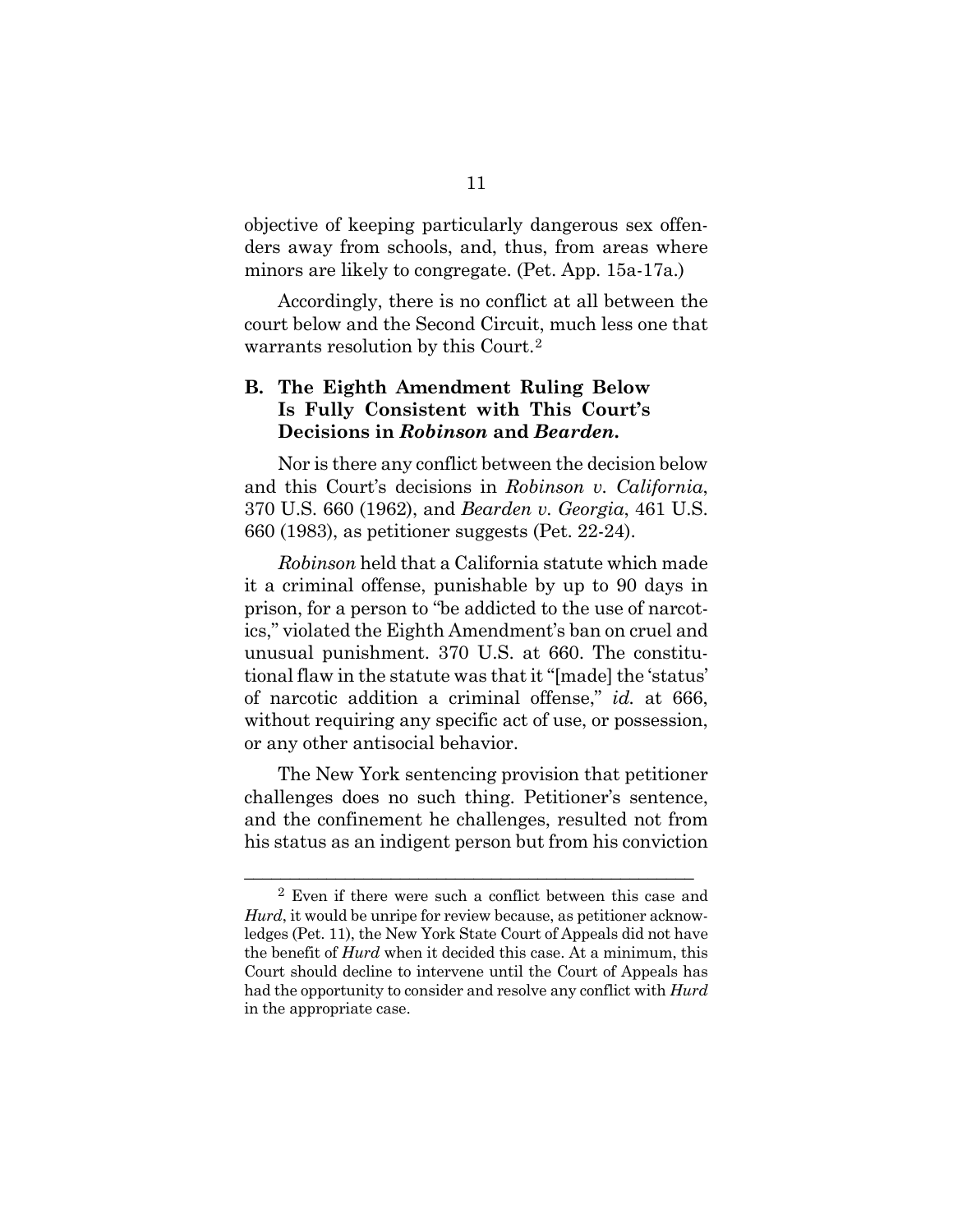for robbery and attempted sexual abuse, and a finding, after petitioner had notice and an opportunity to be heard, that his prior criminal history and other characteristics indicated a high risk of reoffending and a danger to the public if released to the community without adequate safeguards.

Nor does the decision below conflict with *Bearden*, as petitioner suggests (Pet. 22). In *Bearden*, this Court held that the Fourteenth Amendment prohibits a State from exercising its discretion to revoke a defendant's probation for failure to pay a fine and remanding him into custody without first considering whether noncustodial alternatives may accomplish the relevant governmental objectives. *See* 461 U.S. at 664-73. However, the Court recognized that incarceration under those circumstances complies with the Constitution "if alternative measures are not adequate to meet the State's interests." *Id.* at 672. That is precisely the situation here. The New York state legislature has mandated the 1,000-foot restriction as a condition of release to supervision in the community for all persons subject to SARA, including petitioner. N.Y. Executive Law  $\S 259-c(14)$ . This reflects a legislative determination that, where an inmate has been unable to obtain SARA-compliant housing, there are no "alternative measures" adequate to meet to the State's penological and public safety interests short of continued custodial confinement until such housing may be obtained.

In conclusion, the ruling of the court below rejecting petitioner's Eighth Amendment status punishment claim does not create or implicate any conflict with a decision of this Court.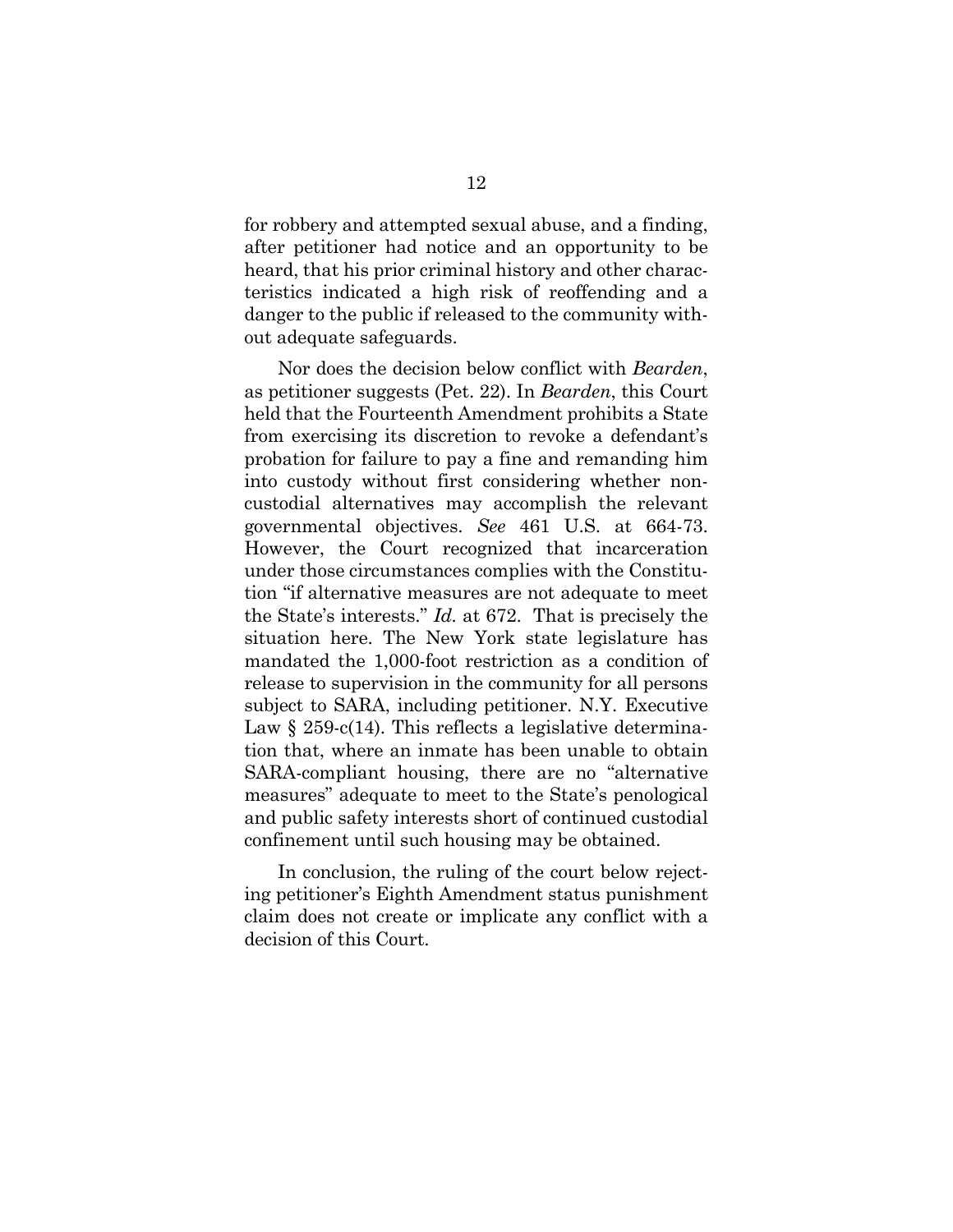## <span id="page-16-0"></span>**C. This Case Is Not An Appropriate Vehicle for Resolving the Issues Petitioner Asks This Court to Address.**

Certiorari should be denied for the additional reason that the decision below is not an appropriate vehicle for resolving the constitutional issues as petitioner frames them. Petitioner's substantive due process and Eighth Amendment claims rest heavily on the claim that, had he been removed from custody and simply dropped off at the New York City shelter system intake center, he would have been given a shelter bed that complied with SARA's 1,000-foot restriction. (*See* Pet. i, 16, 20.) This claim hinges on disputed questions of state law and disputed questions of fact which were not properly presented to any of the courts below or resolved by them, and should not be resolved by this Court in the first instance.

First, petitioner argues that, under a 1981 consent decree entered into by the City in *Callahan v. Carey*, Case No. 42582/79 (N.Y. Sup. Ct. 1981), the City would have been legally obligated to provide petitioner with SARA-compliant shelter housing had he been dropped off at the shelter system intake center. Whether that is correct is a disputed question of state law that the New York State Court of Appeals has not answered. This Court ordinarily declines to answer such questions in the first instance. *See, e.g.*, *Koontz v. St. John's River Water Mgmt. Dist.*, 570 U.S. 595, 610 (2013) (declining to answer "a question of state law that the Florida Supreme Court did not address" in the decision being reviewed in that case).

Second, even if it were determined that the City had the legal obligation asserted by petitioner as a matter of state law, petitioner's position would depend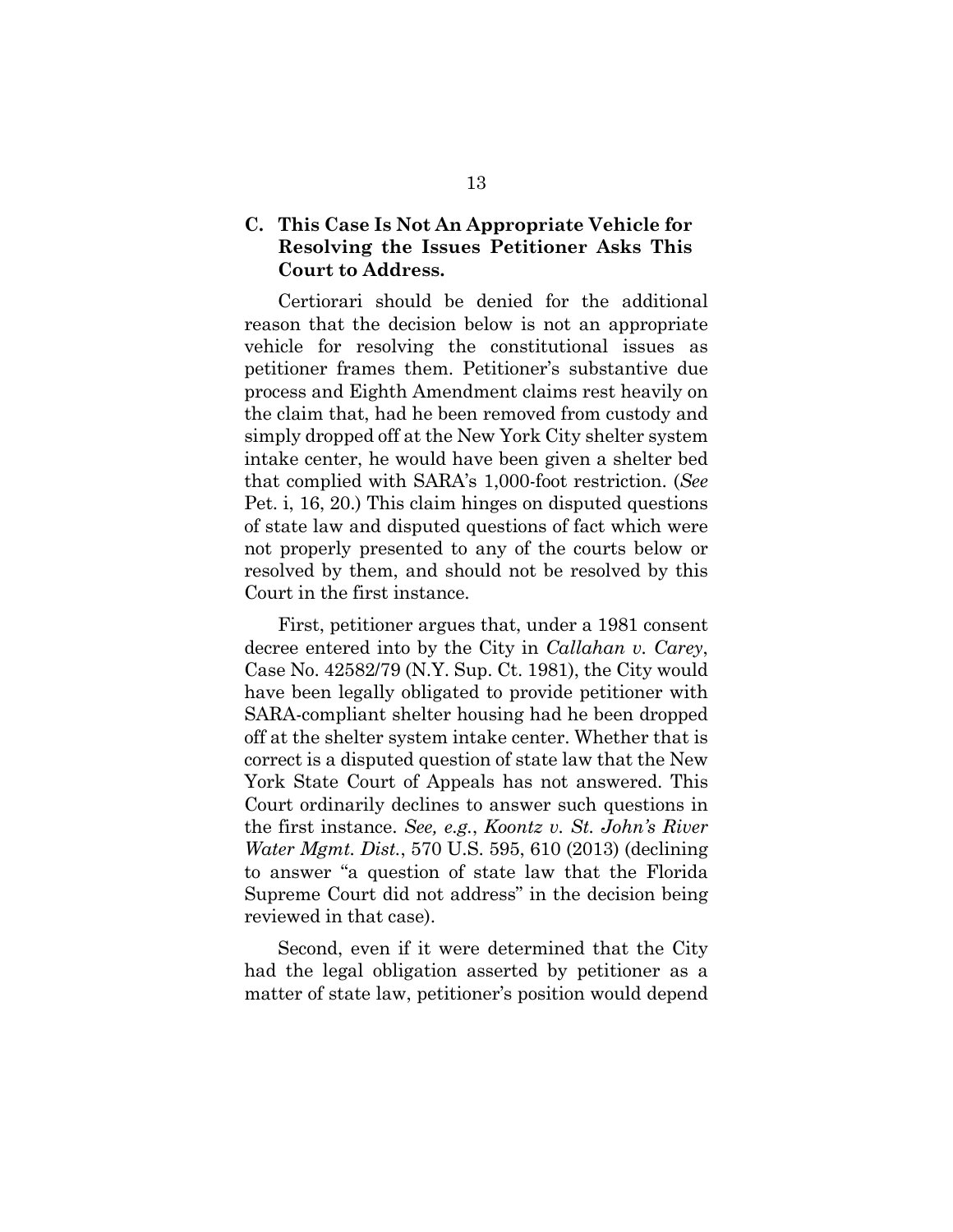on his further claim that, as a factual matter, the New York City shelter system could and would have provided petitioner with one of its limited number of SARA-compliant shelter beds. This question implicates potentially difficult and sensitive issues of City policy and procedure. And as the court below determined, it would be "improper to resolve questions about [the City's] policies and procedures regarding SARArestricted sex offenders in cases in which [the City] is not a party and the existing record contains no evidence resolving those questions." (Pet. App. 20a.)

This Court is in no position to determine the accuracy of petitioner's claim that New York City, a non-party to this litigation, is willing and able to provide SARA-complaint housing to all inmates who require such housing as a condition of their release, on the date they become eligible for community supervision. But petitioner's legal position rests largely on that contested factual claim.